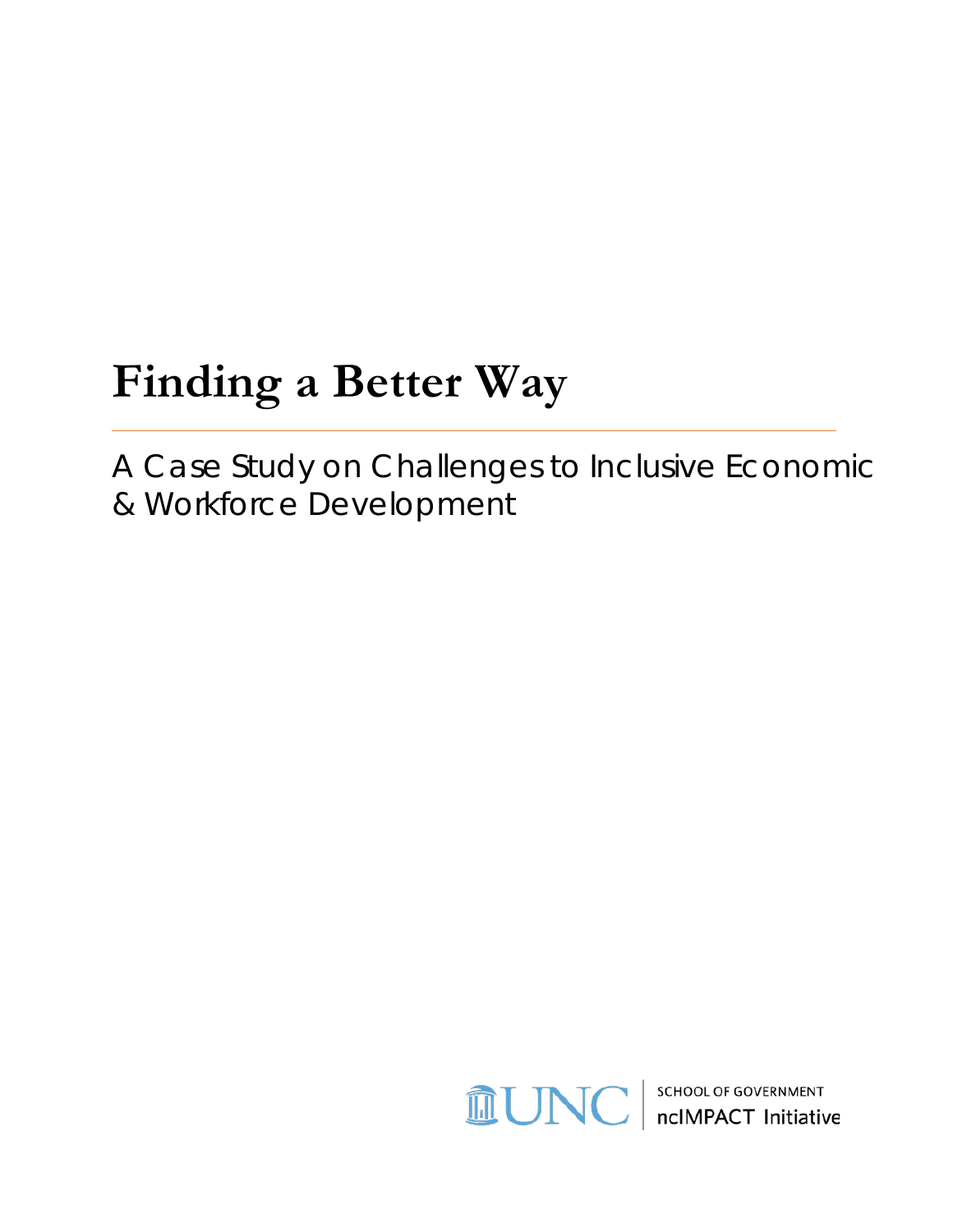

#### **The Economy**

Dogwood County is located in the Piedmont region of North Carolina. In this county, the barriers to employment that pays a living wage are significant for many residents, even as the county begins to create more jobs. The economy has generally improved since the recession of 2008, and as of April 2019 the latest data available from the North Carolina Department of Commerce show an unemployment rate of 4.2 percent for the county. However, in a recent survey, 55 percent of respondents chose "Individuals who are employed but still living in poverty" as one of Dogwood County's three most important Specific Populations needs (Figure 1). It was the most-chosen response.

## **Figure 1: Selections in response to, "Select up to three Specific Populations needs you believe will be most important in Dogwood County over the next decade"**



In addition, 62 percent of respondents chose "Better paying jobs" as one of the three most important Employment Support needs (Figure 2). It was the most-chosen response.

## **Figure 2: Selections in response to, "Select up to three Employment Support needs you believe will be most important in Dogwood County over the next decade"**

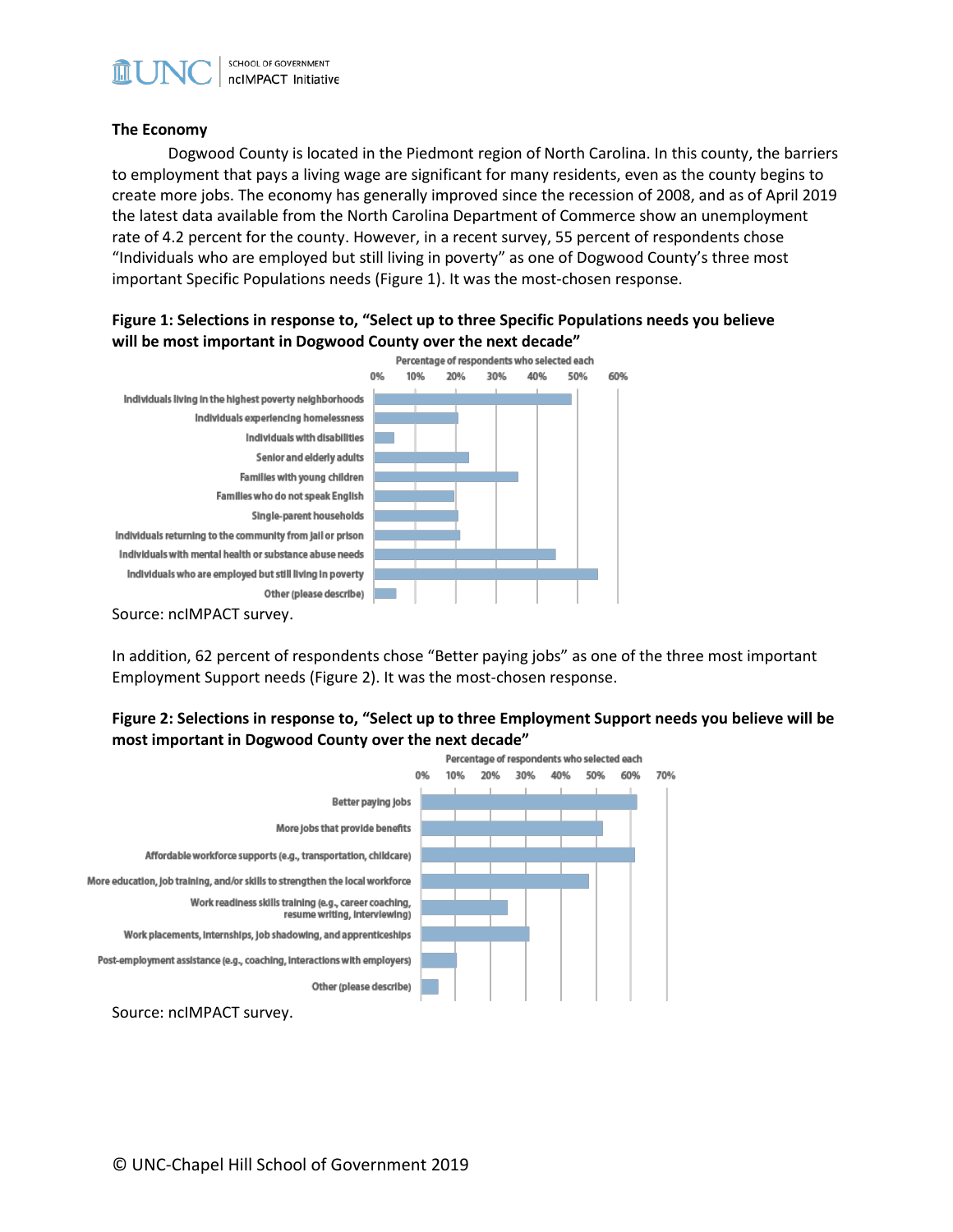

Taken together, these results show that working people are challenged to earn enough to make ends meet.

One common way to increase compensation is to increase a worker's level of education and training, and indeed, among the eight overall categories of needs in our survey, 64 percent of respondents chose "Education and Training" as one of the three most important. It was the most-chosen response, with "Employment Support" the next highest at 46 percent (Figure 3).

**Figure 3: Selections in response to, "Thinking back over the eight categories of needs detailed in the preceding questions, please indicate up to three you think are most important in the list below"**



#### **Education**

Both Dogwood County and its major city have educational attainment rates generally in line with their respective peers. In the aggregate, about 89 percent of those aged 25 and older in Dogwood County have at least a high school diploma (or equivalent), but only about 34 percent have a bachelor's degree or higher. These education attainment rates vary considerably across racial and ethnic groups.

Anticipating the demand for more education and training, and the possible gap, we asked survey respondents to drill down into specific Education and Training needs. The most-chosen one was "Affordable education supports (e.g., transportation, childcare)," selected by 60 percent of respondents as one of the three most important (Figure 4). For many, the impediments to enhancing education and training are presently insurmountable.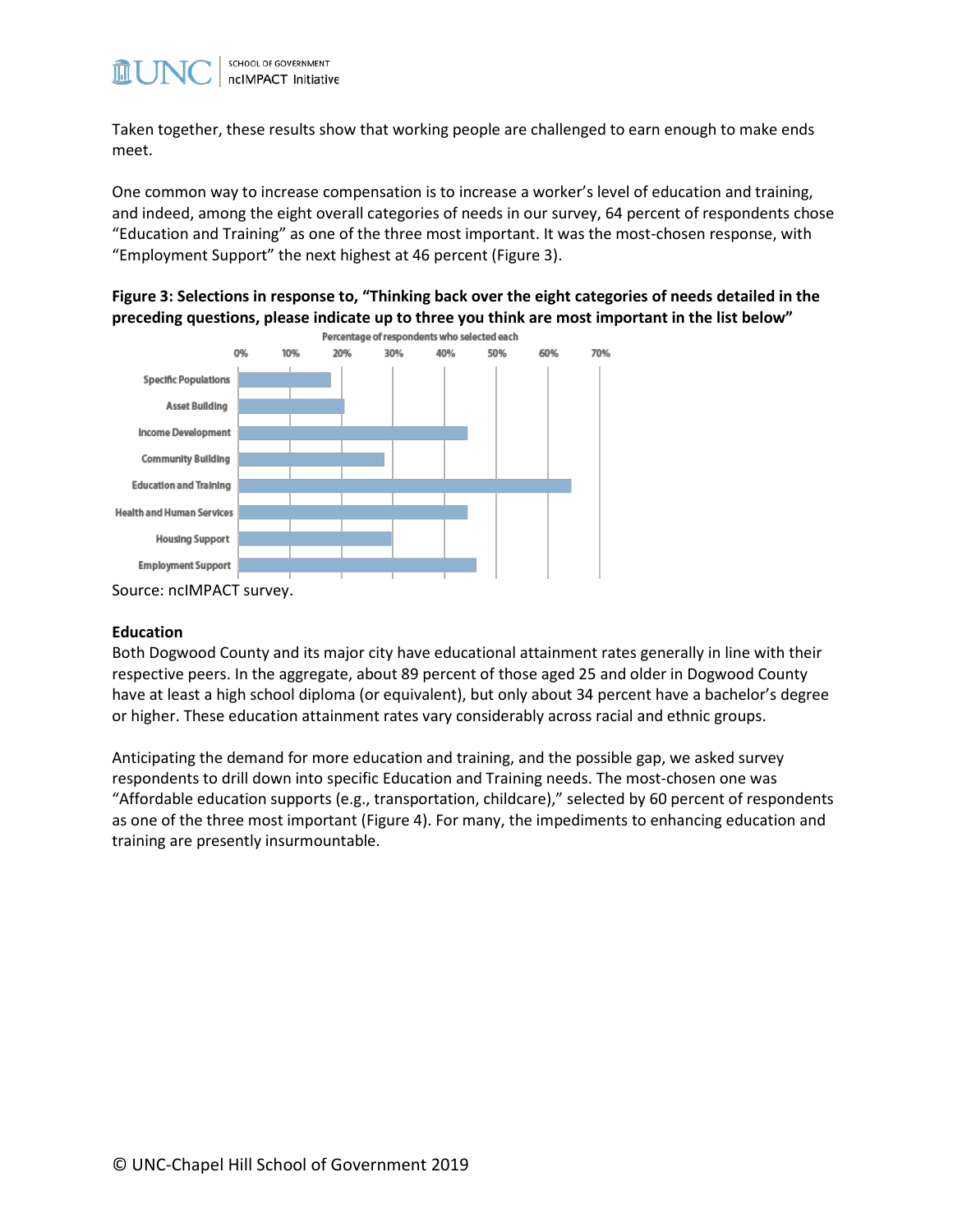## **Figure 4: Selections in response to, "Select up to three Education and Training needs you believe will be most important over the next decade"**



Source: ncIMPACT survey.

The future is compromised for the substantial number of children enrolled in elementary schools characterized by low educational outcomes and pervasive segregation by race and income. In September 2017, the NC Department of Public Instruction (DPI) published its NC Innovative School District list of 48 schools facing possible state takeover. Eight Dogwood County district elementary schools were on the statewide list, which DPI compiled using the following criteria:

- schools that earned an overall school performance score in the lowest 5 percent of all schools in the state in the prior school year, and
- include all or part of grades K–5, and
- did not exceed growth in at least one of the prior three school years and did not meet growth in at least one of the prior three school years, and
- did not adopt one of the established reform models in state statute in the immediate prior school year.

Further, in its 2018 publication *Stymied by Segregation*, the North Carolina Justice Center used several indexes to measure racial segregation in North Carolina school districts.<sup>[1](#page-3-0)</sup> The first, the racial dissimilarity index, calculates the percentage of students who would have to change schools in order to equalize the racial distribution of students across schools within a given district. Dogwood County Schools System's index (43 percent) was third highest among the state's ten largest school districts for the 2016–17 school year.

In Dogwood County, there are about 4,500 4-year-olds. Only about one-third of those children are enrolled in high-quality pre-K programs. A local foundation recently pledged \$40 million over 10 years to improve access for all children. The community is excited about the opportunity, but little is known about the barriers for PreK.

<span id="page-3-0"></span>© UNC-Chapel Hill School of Government 2019 1. Kris Nordstrom, [Stymied by Segregation: How Integration Can Transform North Carolina](http://www.ncjustice.org/sites/default/files/STYMIED%20BY%20SEGREGATION%20-%20Integration%20can%20Transform%20NC--FINAL-web.pdf)  [Schools and the Lives of Its Students](http://www.ncjustice.org/sites/default/files/STYMIED%20BY%20SEGREGATION%20-%20Integration%20can%20Transform%20NC--FINAL-web.pdf) (Raleigh: North Carolina Justice Center, 2018).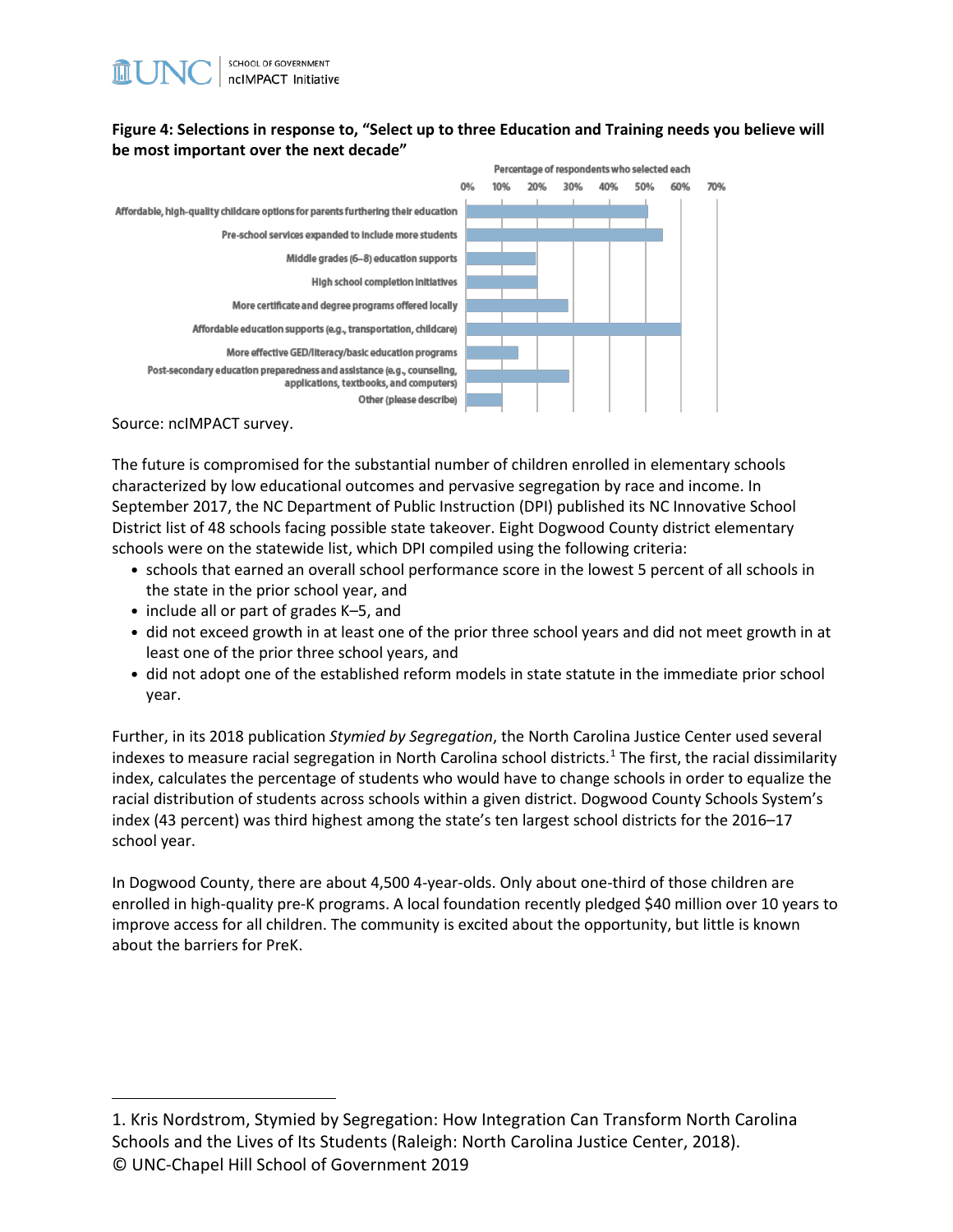

### **Residential Segregation**

Residential clustering by race was one oft-cited characteristic of Dogwood County. To analyze this finding, we used the latest available census tract–level data to create maps showing where Dogwood's White and Black populations reside, from least to most concentrated. The highway divide, describing the poorer neighborhoods east of a local highway and often mentioned by interviewees, is clearly visible on the maps.



**Figure 5: Concentration of White residents, by County census tract**

Source: Census Bureau, ACS 5-year estimates (2016).



#### **Figure 6: Concentration of Black residents, by County census tract**

Source: Census Bureau, ACS 5-year estimates (2016).

In addition, we used a metric from the County Health Rankings & Roadmaps Program—a collaboration between the Robert Wood Johnson Foundation and the University of Wisconsin Population Health Institute—to compare Black-White residential segregation in Dogwood County with that of other counties across North Carolina.<sup>[2](#page-4-0)</sup> The program's residential segregation index ranges from 0 (complete integration) to 100 (complete segregation): North Carolina counties have an index ranging from 5 to 70 on the scale. Although Dogwood's index (49) is about the same as the overall index for North Carolina (50), the county was tied for 14th-most segregated among the 92 North Carolina counties for which data were available.

<span id="page-4-0"></span><sup>©</sup> UNC-Chapel Hill School of Government 2019 2. For more information, visit the County Health Rankings & Roadmaps Program website at [http://www.countyhealthrankings.org/app/north-carolina/2018/measure/factors/141/data.](http://www.countyhealthrankings.org/app/north-carolina/2018/measure/factors/141/data)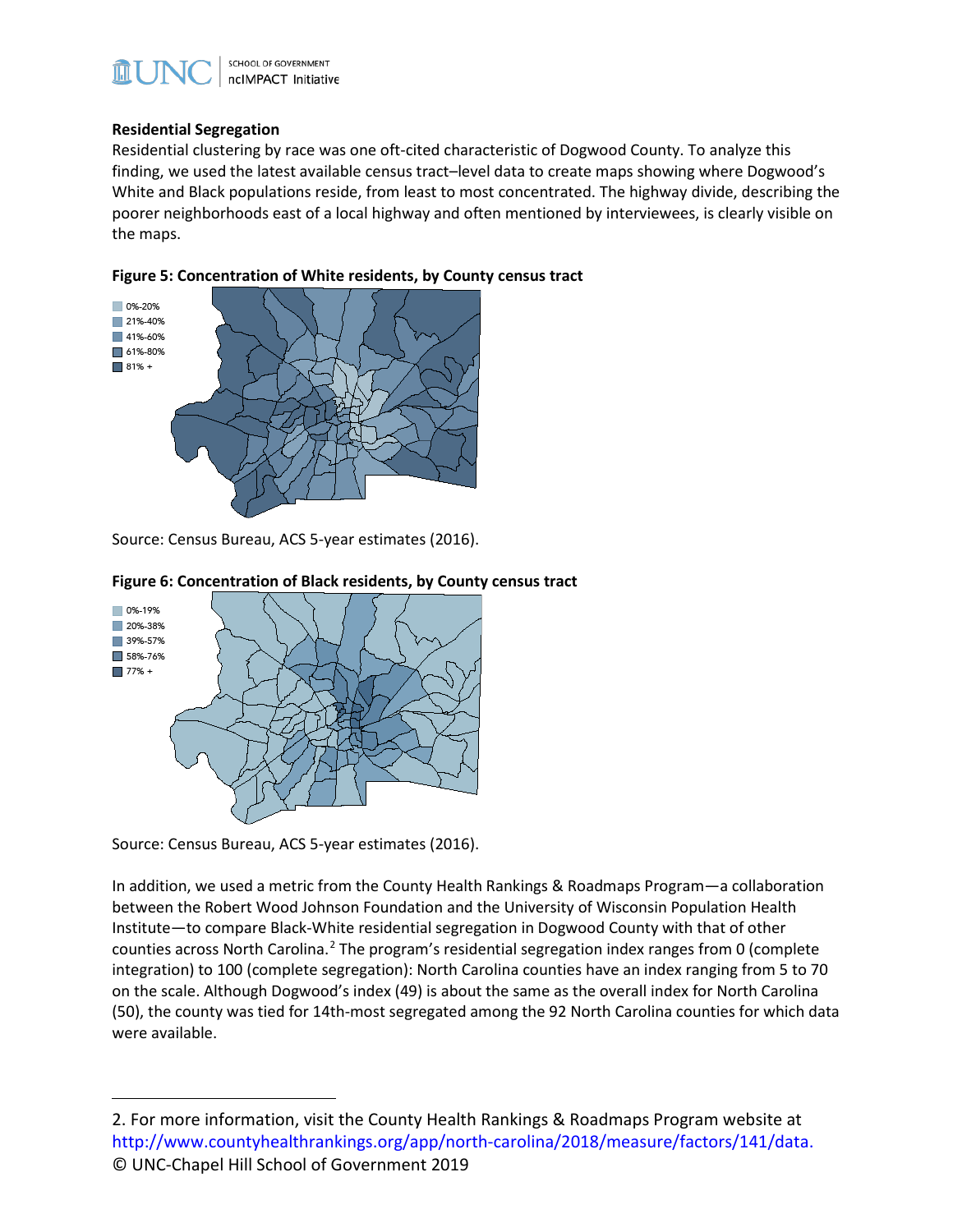

By various metrics, it is clear that Whites, Blacks, and Hispanics are, on average, living in different economies in Dogwood County. First, looking at the trend of average annual employment in census years and in 2016, we can see that Hispanic and especially Black unemployment remained significantly above that of Whites during periods of both growth and recession.

**Figure 7: Unemployment in DOGWOOD County, annual average for specified years, 1970–2016, by race and ethnicity**<br>- White - Black or African American - Hispanic or Latino Origin



Source: Census Bureau decennial counts (1970–2000) and ACS 1-year estimates (2010); Bureau of Labor Statistics (2016).



Source: Census Bureau, ACS 5-year estimates (2016).

This disparity is also evident in the clustering of high poverty in neighborhoods.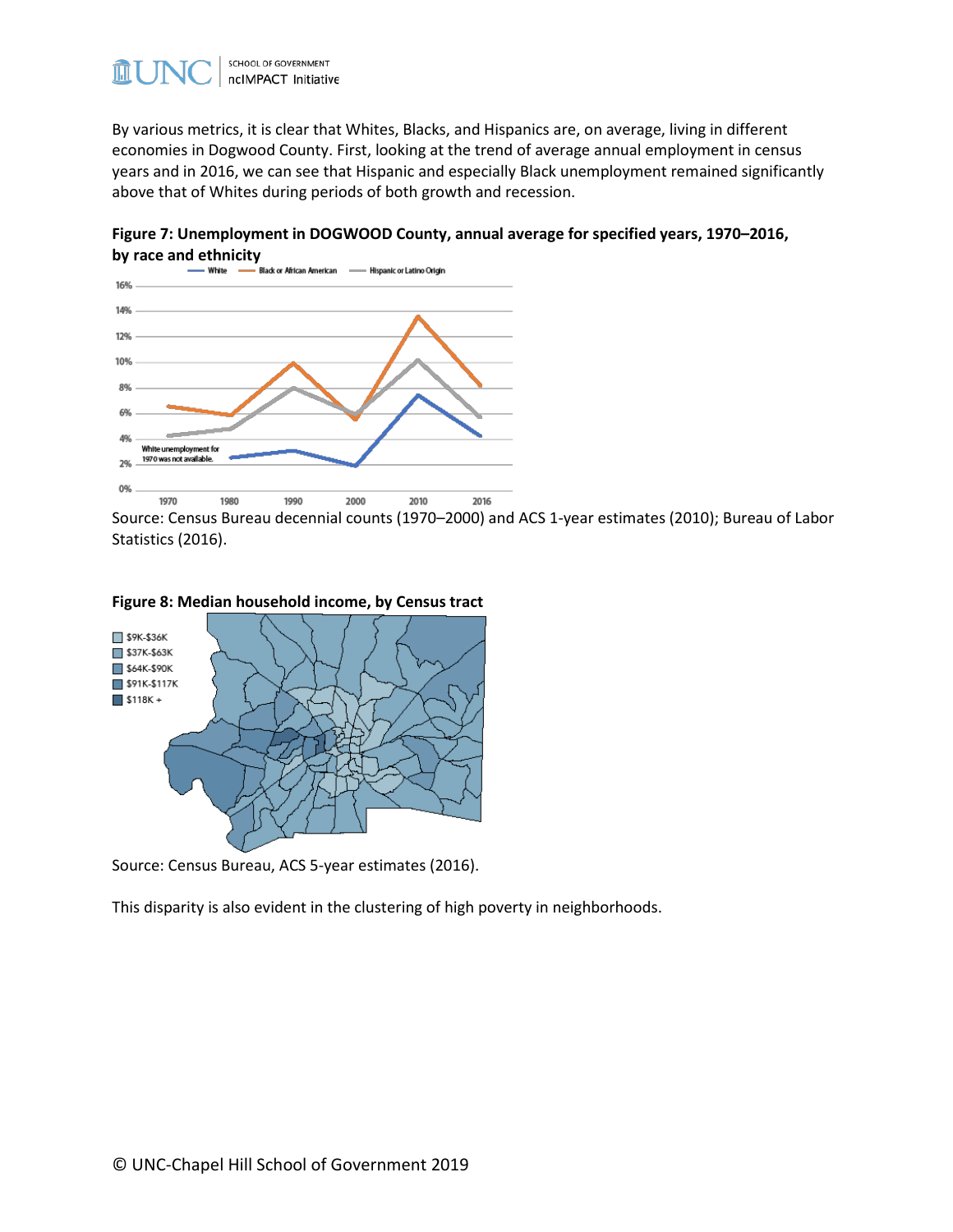

**Figure 9: Concentration of residents in poverty in the past 12 months, by Census tract**



Source: Census Bureau, ACS 5-year estimates (2016).

Considering this information in the context of the residential segregation described above, it is not surprising that Blacks responded differently than Whites to certain survey questions about economic conditions in Dogwood County. Most notably, on a scale of 0 to 10, the mean Black response—reflecting intensity of agreement—was about 20 percent higher than the mean White response for the statement, "Dogwood County's racial climate impacts the ability of financially disadvantaged residents to move up the economic ladder" (8.1 and 6.8, respectively).

#### **Disconnectedness**

Residential segregation and economic disparity can combine to produce increasingly separate communities living within the same civic boundaries of Dogwood County. This situation produces social segregation. As one participant put it, "There is a lack of connection with others who are of different socioeconomic backgrounds. Where does it happen? Not usually in schools. Not usually in neighborhoods. Maybe at work and during volunteer opportunities."

Some of the other comments we recorded were similarly direct and, in some cases, striking. For example:

- "These options are really limited and assume we have a community. I don't think we do. I think we have several groups, each of which pursue their own interests. I would suggest our community needs spaces where people encounter difference and work collectively together."
- "Isolation and lack of connectedness to one another appears to be the vector for our community's (and our country's) most insidious illnesses. We all—not just those with the financial means—need our community to do all it can to draw us in, because when we're 'in' … we will naturally do what needs to be done for ourselves and our community."
- "The pools in the summer are segregated. Even the [social justice] marches are segregated."

Our survey provided further evidence of this feeling of disconnectedness in the community. Among six Community Building need options in our survey, 74 percent of respondents chose "Organizations that connect people from different neighborhoods and perspectives" as one of the three most important (Figure 11). It was the most-chosen response.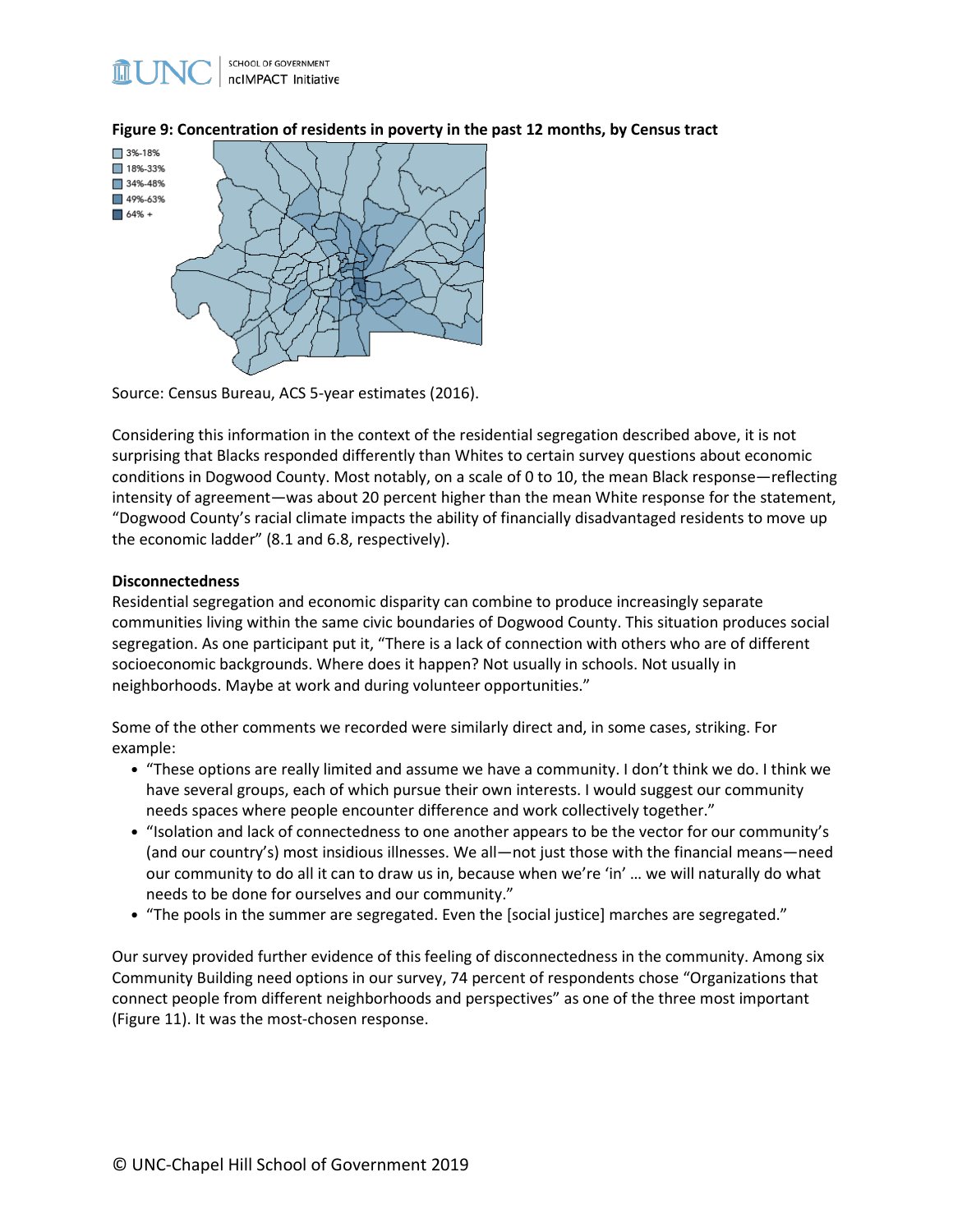# **Figure 11: Selections in response to, "Select up to three Community Building needs you believe will be most important in Dogwood County over the next decade"**



Source: ncIMPACT survey.

One key factor that appears to exacerbate residential, economic, and social segregation in Dogwood County is the region's public transportation infrastructure. We heard repeatedly from participants that the system's buses, especially, tend to underserve minority neighborhoods and make it harder for residents to expand their horizons regarding where to live, work, and play. While we did not study the transportation system, some of the more specific comments we received include:

- "The whole area around public transportation—which seems to be in a self-imposed death spiral needs to be reimagined and revamped to make it a compelling option for all residents, not just disadvantaged ones."
- "Expanded public transit would afford greater mobility for the poor who are public transit dependent and constrained by limited transit options."
- "Transportation services/supports seem like an obvious target for expansion given our struggling population—services are of no use if you can't get there."
- "Transportation is often a barrier for many families and providing improved transportation services to underserved neighborhoods would be ideal."
- "Public transportation (bus service) as a mobility asset for the entire community is a creative subsidy for the poor."

The challenges with the schools can be seen in young adults. Disconnected youth are young people aged 16–24 who are not in school and not working. Disconnected youth emerged as a cohort of significant concern in both the survey responses and the focus groups and interviews, where we heard the following:

- "One-third of the shelter population is aged 16–24."
- "I volunteered as a high school mentor for two years. What I found were students anxious to graduate, but with no idea on next steps unless they knew they were heading out to college or community college and already had the needed support to go to school. Often kids have parents who cannot maneuver the system and/or don't have the tools to help their kids search."
- "Should greatly expand capacity (numbers served plus breadth and depth) for mentoring 16–25 year olds—including those with and without children, and those who never were in foster care who lack parents, grandparents or other relatives capable of getting them through the 'transition to adulthood' phase of life."
- "There is a wealth of talented older tradesmen who could teach young unemployed males and females the crafts needed to gain entry onto the 'economic mobility highway' if we would validate that concept with the necessary resources to the appropriate neighborhoods."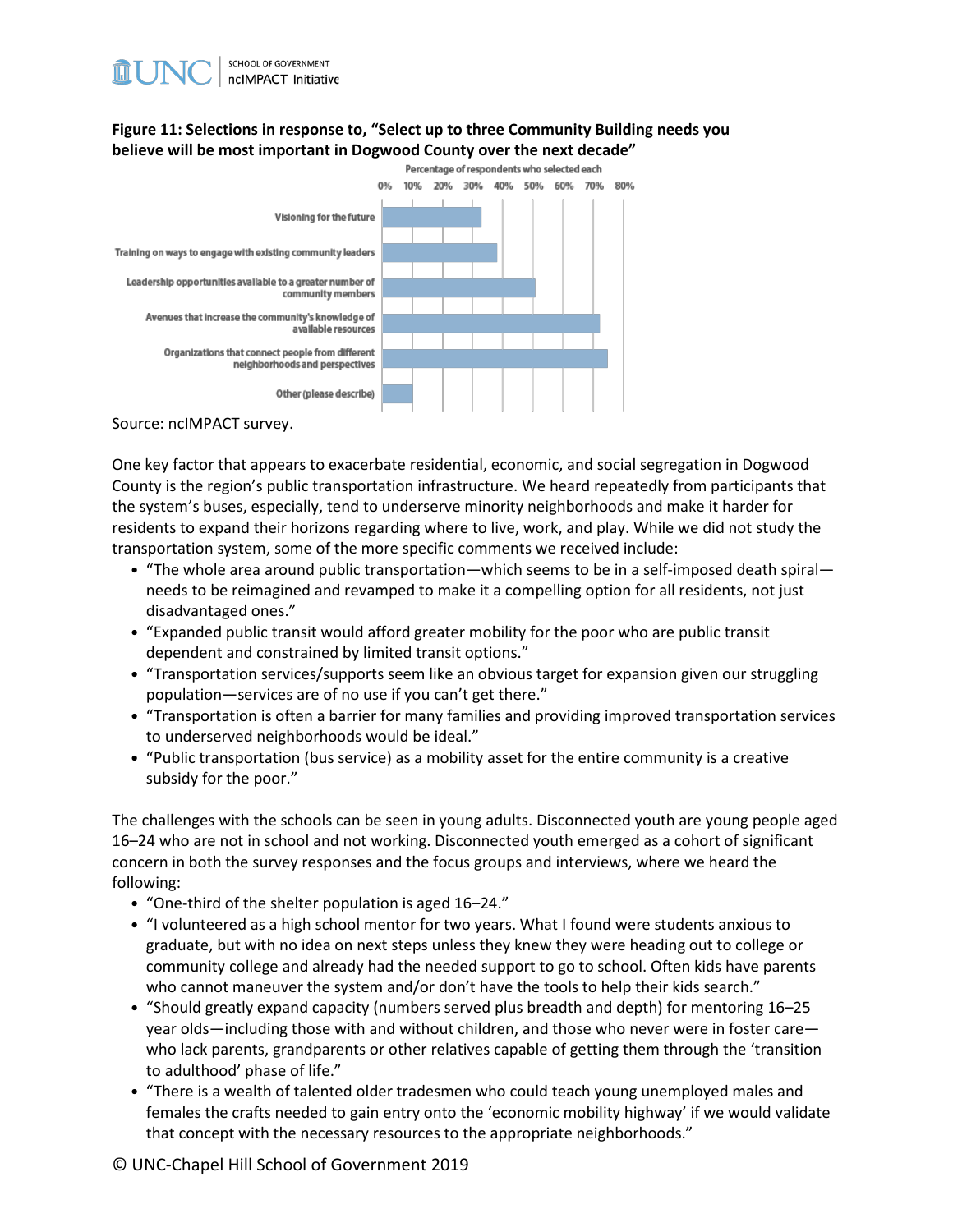

## **Opioid Misuse**

Dogwood County had the largest increase among urban counties in opioid-related deaths from 2005 to 2015, according to a North Carolina report released in 2017. The county went from 13 deaths in 2005 to 53 in 2015. Opioid misuse impacts the county in numerous ways including: increased children in the custody of the local social services department, increased infection from intravenous drug use reported by the local health department, increased emergency calls for all first responder agencies (fire, police, and EMS) due to overdoses, and increased criminal activity leading to higher numbers of residents incarcerated in the county jail. The school system also reports increased absenteeism and poor performance from students as a result of their parents' substance misuse.